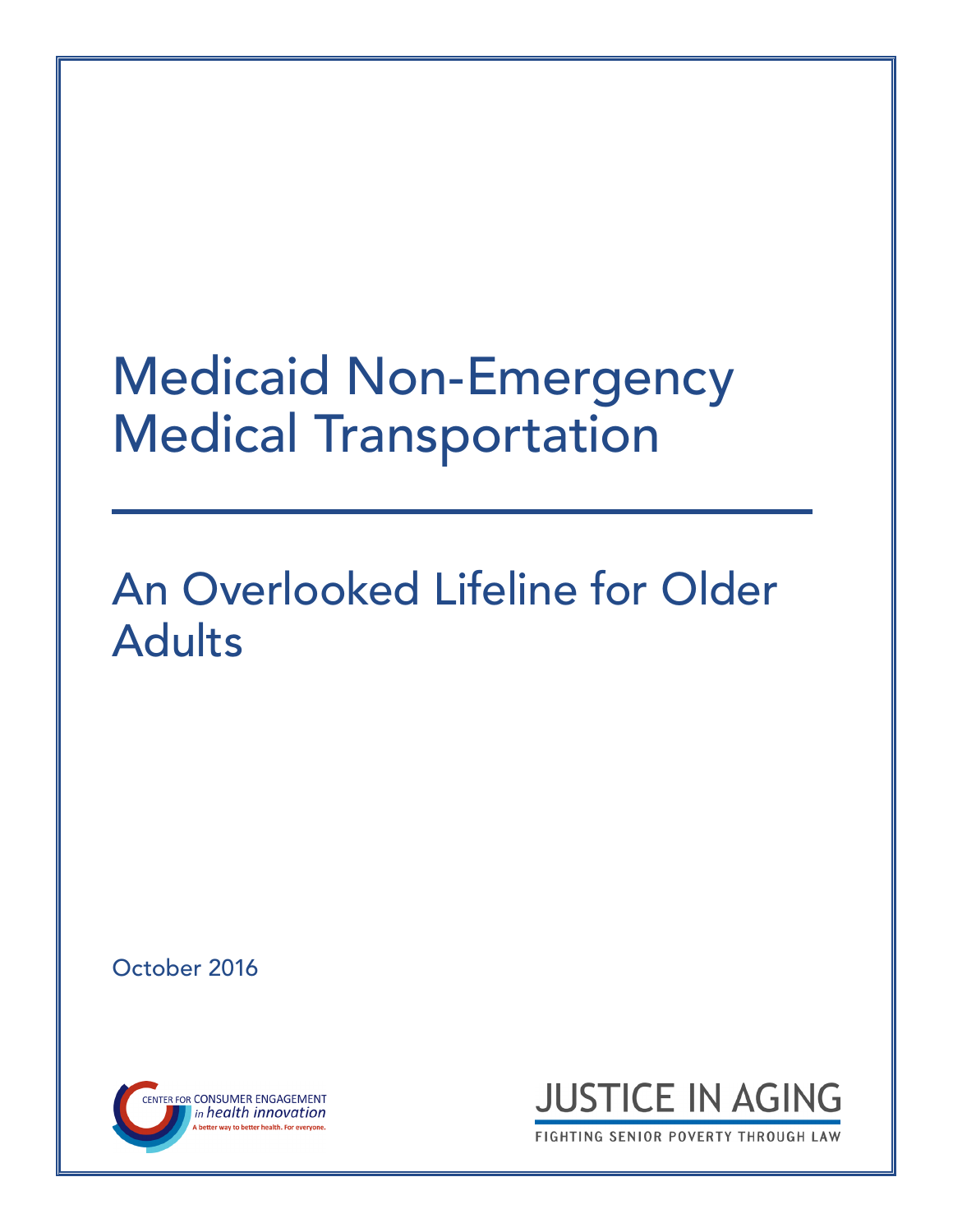## <span id="page-1-0"></span>Medicaid Non-Emergency Medical Transportation: An Overlooked Lifeline for Older Adults

#### ISSUE BRIEF • OCTOBER 2016

Written by

#### Fay Gordon Staff Attorney, Justice in Aging

## Acknowledgments

Justice in Aging would like to acknowledge the [Center for Consumer Engagement in Health](http://www.healthinnovation.org/)  [Innovation](http://www.healthinnovation.org/) at Community Catalyst for their significant contributions to this issue brief as well state advocates for sharing the real experiences of consumers facing transportation barriers. The author would also like to acknowledge Justice in Aging colleagues Georgia Burke and Amber Christ for their edits and Carol Lee, a former Justice in Aging summer law clerk, for her research contributions to this paper.

### Introduction

*"When I first booked transportation for my kidney dialysis, they would not let me book more than one month out at a time. What did they think was going to happen, I would stop needing dialysis?"*—Diana, on trying to access Medicaid's non-emergency medical transportation (NEMT) benefit. Diana explained her frustration coordinating her NEMT: *"I dread calling them because I know it will be another hour of my life just to book an appointment."*

Diana is one of 20 million adults who receive kidney dialysis three times per week,<sup>1</sup> and one of the 7.1 million individuals across the country<sup>2</sup> who rely on transportation services to access medical appointments. Medicaid plays a critical role in funding medical transportation,<sup>3</sup> which the Centers for Medicare and Medicaid Services (CMS) define as transportation to and from appointments and services for eligible beneficiaries who have a medical need for those services.<sup>4</sup> When these services work, they help people get to their doctors and other needed health services so they can continue to live at home and in the community. When they do not work, Medicaid beneficiaries like Diana are left stranded, frustrated, and without access to needed medical care and services.

As the country's population ages and as health programs better support people's desire to live independently rather than in institutions like nursing homes, demand for transportation services will continue to increase. Along with increased demand, policy factors—like changes in Medicaid funding and the shift to delivery of Medicaid

<sup>1</sup> Centers for Disease Control, *National Chronic Kidney Disease Fact Sheet*, (2014), available at: [http://www.cdc.gov/diabetes/](http://www.cdc.gov/diabetes/pubs/pdf/kidney_factsheet.pdf) [pubs/pdf/kidney\\_factsheet.pdf.](http://www.cdc.gov/diabetes/pubs/pdf/kidney_factsheet.pdf)

<sup>2</sup> Katherine Barrett and Richard Green, *States Struggle to Manage Medical Transportation*, Governing Magazine, (May 2016), available at: [http://www.governing.com/columns/smart-mgmt/](http://www.governing.com/columns/smart-mgmt/gov-medical-transportation.html) [gov-medical-transportation.html](http://www.governing.com/columns/smart-mgmt/gov-medical-transportation.html).

<sup>3</sup> 42 CFR 431.53.

<sup>4</sup> MaryBeth Musumeci and Robin Rudowitz, *Medicaid Non-Emergency Medical Transportation: Overview and Key Issues in Medicaid Expansion Waivers*, (February 2016), available at: [http://kff.org/medicaid/issue-brief/medicaid-non-emergency](http://kff.org/medicaid/issue-brief/medicaid-non-emergency-medical-transportation-overview-and-key-issues-in-medicaid-expansion-waivers/)[medical-transportation-overview-and-key-issues-in-medicaid](http://kff.org/medicaid/issue-brief/medicaid-non-emergency-medical-transportation-overview-and-key-issues-in-medicaid-expansion-waivers/)[expansion-waivers.](http://kff.org/medicaid/issue-brief/medicaid-non-emergency-medical-transportation-overview-and-key-issues-in-medicaid-expansion-waivers/)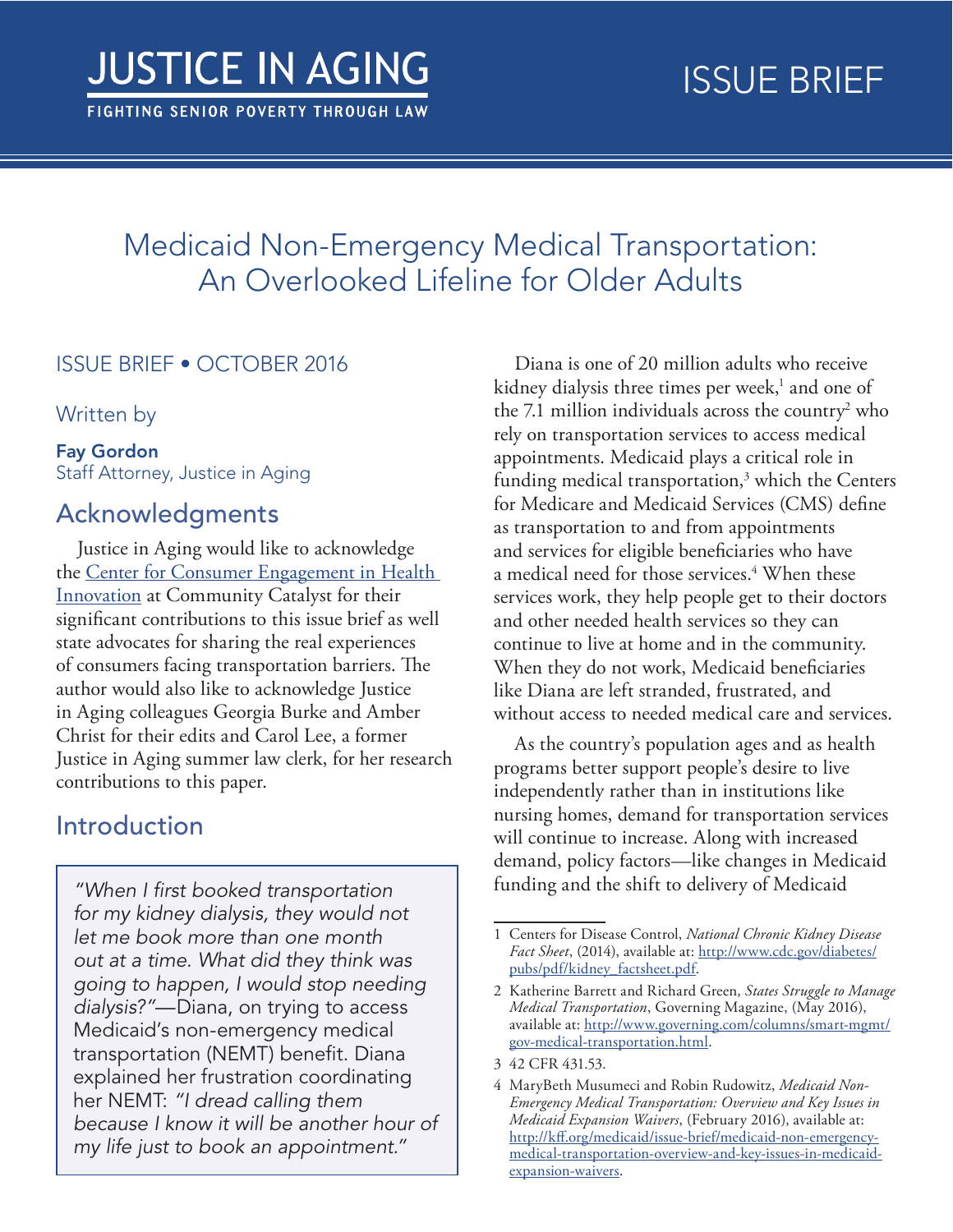services through managed care—have created additional challenges that make it difficult to adequately meet the growing NEMT need. An estimated 3.6 million Americans miss or delay medical care because of challenges accessing NEMT each year.<sup>5</sup>

This issue brief provides background on this increasingly important component of health care for lowincome older adults and people with disabilities; explores challenges to accessing the benefit; and shares examples of state strategies to overcome those challenges.

5 P. Hughes-Cromwick and R. Wallace, *Cost Benefit Analysis of Providing Non-Emergency Medical Transportation*, Transportation Research Board (October 2005), available at: [http://onlinepubs.trb.org/onlinepubs/tcrp/tcrp\\_webdoc\\_29.pdf](http://www.trb.org/Publications/Blurbs/156625.aspx).

## Table of Contents

| Part 3: NEMT Challenges and Policy Recommendations  5                                                                                          |  |
|------------------------------------------------------------------------------------------------------------------------------------------------|--|
| Problem 1: Beneficiaries Struggle to Access Timely, Competent,                                                                                 |  |
| Solution 1: Negotiate Stronger MCO/State Contracts with Transportation<br>Brokers and Include Benchmarks and Penalties for Poor Performance  6 |  |
| Problem 2: Lack of Data and Information on Transportation Broker                                                                               |  |
| Solution 2: Improve Data Collection and Transparency with a Dedicated                                                                          |  |
| Problem 3: Infrequent and Unclear State and Federal Oversight Over the                                                                         |  |
| Solution 3: Improve Oversight Mechanisms and Stakeholder Engagement  10                                                                        |  |
| Problem 4: Beneficiaries in Rural Areas Have Difficulty Accessing                                                                              |  |
| Solution 4: Manage Transportation Contracts at the State Level 11                                                                              |  |
|                                                                                                                                                |  |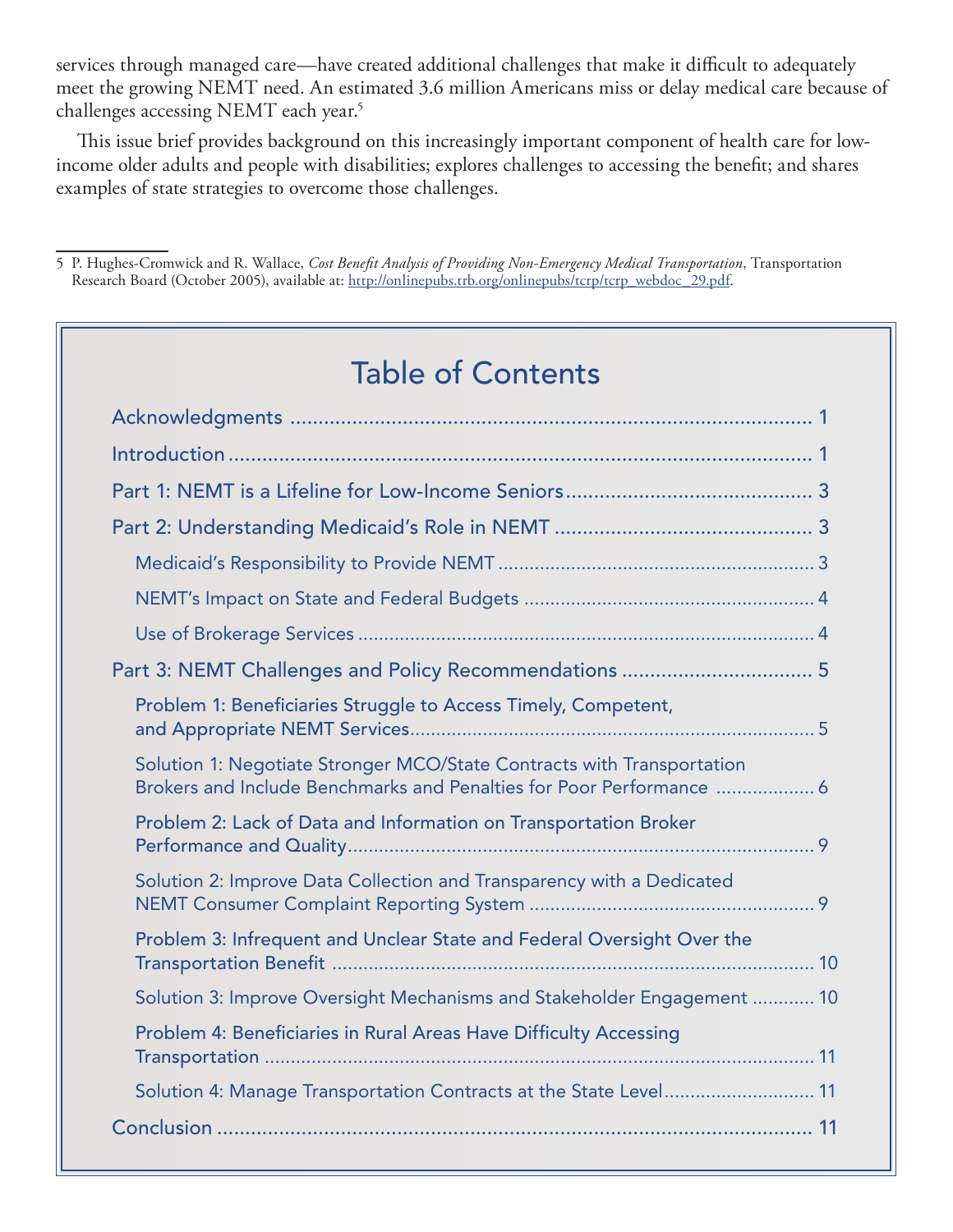## <span id="page-3-0"></span>Part 1: NEMT is a Lifeline for Low-Income Seniors

Medicaid NEMT is transportation for Medicaid beneficiaries to and from appointments and services.<sup>6</sup> Many Medicaid beneficiaries need this service, including people with disabilities and others, though in this brief we focus in particular on older adults. That's because access to reliable medical transportation services becomes increasingly important as individuals age. Vision or cognitive loss, as well as physical changes, such as reduced strength and arthritis, may compromise older adults' ability to drive or use public transportation. Without access to transit options, this loss causes isolation. On any given day, more than 50% of non-drivers 65 and older stay home.7 For older adults who need long-term services and supports, transportation to attend medical appointments can be the difference between aging at home and moving into an institution.

Medicaid transportation services are particularly important for low-income older women. While nearly 90% of women 50-64 drive, the number decreases dramatically with age.<sup>8</sup> Among women older than 75, nearly 40% do not drive, causing increased risk of isolation and gaps in care. Non-driving older adults in rural communities are at a particular disadvantage as they tend to have fewer public transportation options.9

NEMT is critical for ensuring low-income individuals have access to behavioral health services, preventive health services, and care for chronic conditions.<sup>10</sup> The most frequently cited reasons for using NEMT are accessing behavioral health services, dialysis, preventive services, specialist visits, physical therapy, and adult day health care services.<sup>11</sup> As low-income older adults do not have the resources to pay for transportation services out of pocket, Medicaid NEMT is a necessary lifeline to ensure low-income older adults can access medical services.

## Part 2: Understanding Medicaid's Role in NEMT

#### Medicaid's Responsibility to Provide NEMT

Each state Medicaid program is responsible for providing NEMT to Medicaid beneficiaries. The Medicaid NEMT benefit<sup>12</sup> is authorized in federal statute<sup>13</sup> and federal regulations require state programs to "assure" CMS that the state's Medicaid agency will ensure necessary transportation for beneficiaries to and from providers.<sup>14</sup> CMS has interpreted this requirement to mean that state Medicaid agencies must, at a minimum, 1) ensure necessary transportation to and from providers, 2) use the most appropriate form of transportation, and 3) include coverage for transportation and related expenses necessary to secure medical

- 9 Government Accountability Office, *Transportation Disadvantaged Populations: Nonemergency Medical Transportation Not Well Coordinated, and Additional Federal Leadership Needed*, (December 2014), available at: [http://gao.gov/assets/670/667362.pdf.](http://gao.gov/assets/670/667362.pdf)
- 10 MaryBeth Musemici and Robin Rudowitz, *Medicaid Non-Emergency Medical Transportation: Overview and Key Issues in Medicaid Expansion Waivers*, Kaiser Family Foundation, (February 2016), available at: [http://kff.org/medicaid/issue-brief/](http://kff.org/medicaid/issue-brief/medicaid-non-emergency-medical-transportation-overview-and-key-issues-in-medicaid-expansion-waivers/) [medicaid-non-emergency-medical-transportation-overview-and-key-issues-in-medicaid-expansion-waivers](http://kff.org/medicaid/issue-brief/medicaid-non-emergency-medical-transportation-overview-and-key-issues-in-medicaid-expansion-waivers/).

- 12 Centers for Medicare and Medicaid Services, *Medicaid Non-Emergency Medical Transportation Booklet for Providers*, [https://www.cms.](https://www.cms.gov/medicare-medicaid-coordination/fraud-prevention/medicaid-integrity-education/downloads/nemt-booklet.pdf) [gov/medicare-medicaid-coordination/fraud-prevention/medicaid-integrity-education/downloads/nemt-booklet.pdf.](https://www.cms.gov/medicare-medicaid-coordination/fraud-prevention/medicaid-integrity-education/downloads/nemt-booklet.pdf)
- 13 *Id.* citing 42 U.S.C. § 1902(a)(7) and 44 CFR § 170.
- 14 42 CFR §431.53. The regulations detail the state Medicaid agency's requirement in a state plan.

<sup>6</sup> Centers for Medicare and Medicaid Services, *Non-Emergency Medical Transportation*, available at: [https://www.cms.gov/medicare](https://www.cms.gov/medicare-medicaid-coordination/fraud-prevention/medicaid-integrity-education/downloads/nemt-booklet.pdf)[medicaid-coordination/fraud-prevention/medicaid-integrity-education/downloads/nemt-booklet.pdf.](https://www.cms.gov/medicare-medicaid-coordination/fraud-prevention/medicaid-integrity-education/downloads/nemt-booklet.pdf)

<sup>7</sup> AARP, *Enhancing Mobility Options for Older Americans* (2004), available at: [http://www.apta.com/resources/reportsandpublications/](http://www.apta.com/resources/reportsandpublications/Documents/enhancing_options.pdf) [Documents/enhancing\\_options.pdf.](http://www.apta.com/resources/reportsandpublications/Documents/enhancing_options.pdf)

<sup>8</sup> Jana Lynott and Carlos Figueiredo, *How the Travel Patterns of Older Adults are Changing: Highlights from the 2009 National Transportation Survey*, AARP Public Policy Institute, (April 2011), available at: [http://assets.aarp.org/rgcenter/ppi/liv-com/fs218](http://assets.aarp.org/rgcenter/ppi/liv-com/fs218-transportation.pdf) [transportation.pdf.](http://assets.aarp.org/rgcenter/ppi/liv-com/fs218-transportation.pdf)

<sup>11</sup> *Id.*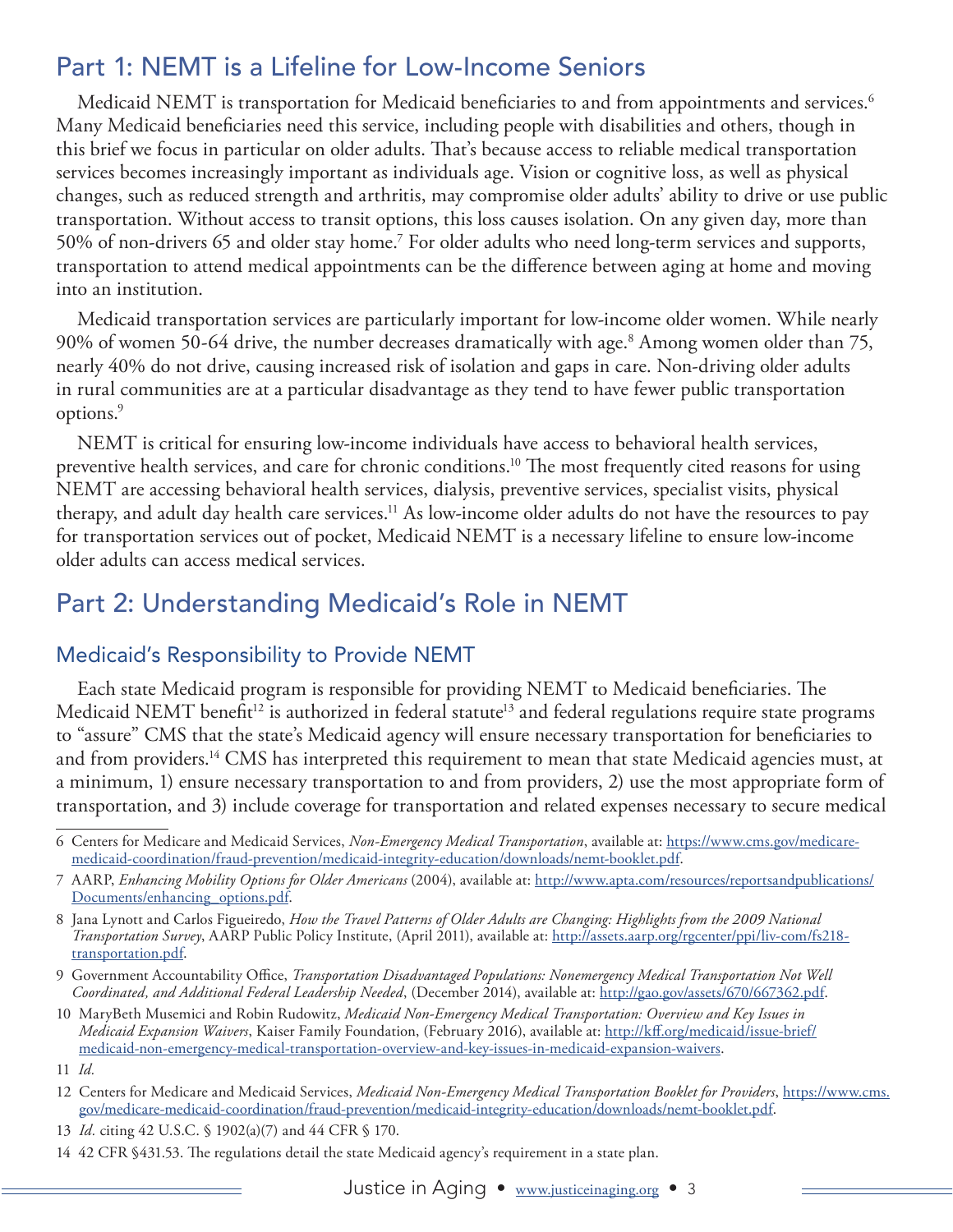<span id="page-4-0"></span>examination and treatment.<sup>15</sup>

In 2005, the Deficit Reduction Act (DRA)<sup>16</sup> amended the Medicaid statute<sup>17</sup> to create state flexibility that made it more attractive for states to establish NEMT brokerage programs.<sup>18</sup> The DRA amendments, clarified in 2008 regulations, permit states to establish an NEMT brokerage program without regard to statutory requirements for "comparability, state-wideness and freedom of choice."19 With this flexibility, states can designate certain allowable modes of transportation or determine transportation on a contract basis with transit providers, thus limiting the beneficiaries' choice of provider.<sup>20</sup> Over time, states have become increasingly reliant on transportation brokers to deliver the NEMT benefit.<sup>21</sup>

#### NEMT's Impact on State and Federal Budgets

Medicaid federal and state spending on NEMT is a small part of the total Medicaid program, but spending on the benefit is not trivial. In 2013, Medicaid spending on NEMT was approximately \$1.5 billion,<sup>22</sup> a \$500 million increase in spending since 2010.<sup>23</sup> That \$1.5 billion represents less than 1% of total state and federal Medicaid expenditures.<sup>24</sup> Studies demonstrate that NEMT offers a positive return on investment for states; one Florida study estimated that 1% of all medical transportation trips prevent a one-day stay in a hospital, resulting in a return on investment of 11: 1.25

#### Use of Brokerage Services

Many states took advantage of the DRA changes and shifted NEMT management to brokerage services, and brokerage firms now dominate the Medicaid NEMT market.<sup>26</sup> At least 39 states use transportation brokers.27

Brokerage firms operate in the transportation space like a managed care organization (MCO) operates in health care. The state or MCO contracts with the brokerage firm, and the broker assumes the responsibility to coordinate transportation benefits in a particular geographic area for a capitated fee. The broker does not actually transport consumers, rather, the broker coordinates with local transportation providers to provide

<sup>15</sup> CMS, *[Medicaid Non-emergency Medical Transportation Booklet for Providers](https://www.cms.gov/medicare-medicaid-coordination/fraud-prevention/medicaid-integrity-education/downloads/nemt-booklet.pdf)* at 4.

<sup>16</sup> Pub. L. 109-171.

<sup>17</sup> Sara Rosenbaum, *Medicaid's Medical Transportation Assurance, Origins, Evolution, Current Trends and Implications for Health Reform*, (2009), available at: [http://hsrc.himmelfarb.gwu.edu/sphhs\\_policy\\_briefs/34](http://hsrc.himmelfarb.gwu.edu/sphhs_policy_briefs/34/).

<sup>18</sup> *Id.* citing: 73 FR 77519 (December 19, 2008) adding §1902(a)(70) to Social Security Act; 42 C.F.R. 440.170(a)(4), effective January 20, 2009.

<sup>19</sup> *Id.* citing 73 FR 77520 (December 19, 2008).

<sup>20</sup> Amelia Myers, *Non-Emergency Medical Transportation: A Vital Lifeline for a Healthy Community*, National Conference of State Legislatures, (January 2015), available at: [http://www.ncsl.org/research/transportation/non-emergency-medical-transportation-a-vital](http://www.ncsl.org/research/transportation/non-emergency-medical-transportation-a-vital-lifeline-for-a-healthy-community.aspx)[lifeline-for-a-healthy-community.aspx.](http://www.ncsl.org/research/transportation/non-emergency-medical-transportation-a-vital-lifeline-for-a-healthy-community.aspx)

<sup>21</sup> Pub. L. 109-171.

<sup>22</sup> Government Accountability Office, *Nonemergency Medical Transportation*, GAO-16-238 (February 2, 2016), available at: [http://www.](http://www.gao.gov/assets/680/674934.pdf) [gao.gov/assets/680/674934.pdf.](http://www.gao.gov/assets/680/674934.pdf)

<sup>23</sup> *Id.*

<sup>24</sup> Amelia Myers, *Non-Emergency Medical Transportation: A Vital Lifeline for a Healthy Community*, National Conference of State Legislatures, (January 2015), available at: [http://www.ncsl.org/research/transportation/non-emergency-medical-transportation-a-vital](http://www.ncsl.org/research/transportation/non-emergency-medical-transportation-a-vital-lifeline-for-a-healthy-community.aspx)[lifeline-for-a-healthy-community.aspx](http://www.ncsl.org/research/transportation/non-emergency-medical-transportation-a-vital-lifeline-for-a-healthy-community.aspx).

<sup>25</sup> The Stephen Group, *Arkansas Health Reform Task Force: Health Care Reform/Medicaid Consulting Services*, (October 2015), available at: [http://www.arkleg.state.ar.us/assembly/2015/Meeting%20Attachments/836/I14099/TSG%20Volume%20II%20Recommendations.](http://www.arkleg.state.ar.us/assembly/2015/Meeting%20Attachments/836/I14099/TSG%20Volume%20II%20Recommendations.pdf) [pdf,](http://www.arkleg.state.ar.us/assembly/2015/Meeting%20Attachments/836/I14099/TSG%20Volume%20II%20Recommendations.pdf) citing: Joseph Cronin, Jr., *Florida Transportation Disadvantaged Programs return on Investment Study*, (March 2008), available at: [http://s3-ap-southeast-2.amazonaws.com/resources.farm1.mycms.me/transportconnect-org-au/Resources/PDF/ROI\\_Florida.pdf](http://s3-ap-southeast-2.amazonaws.com/resources.farm1.mycms.me/transportconnect-org-au/Resources/PDF/ROI_Florida.pdf).

<sup>26</sup> Sara Rosenbaum, *Medicaid's Medical Transportation Assurance, Origins, Evolution, Current Trends and Implications for Health Reform*, (2009), available at: [http://hsrc.himmelfarb.gwu.edu/sphhs\\_policy\\_briefs/34](http://hsrc.himmelfarb.gwu.edu/sphhs_policy_briefs/34/).

<sup>27</sup> *Id.*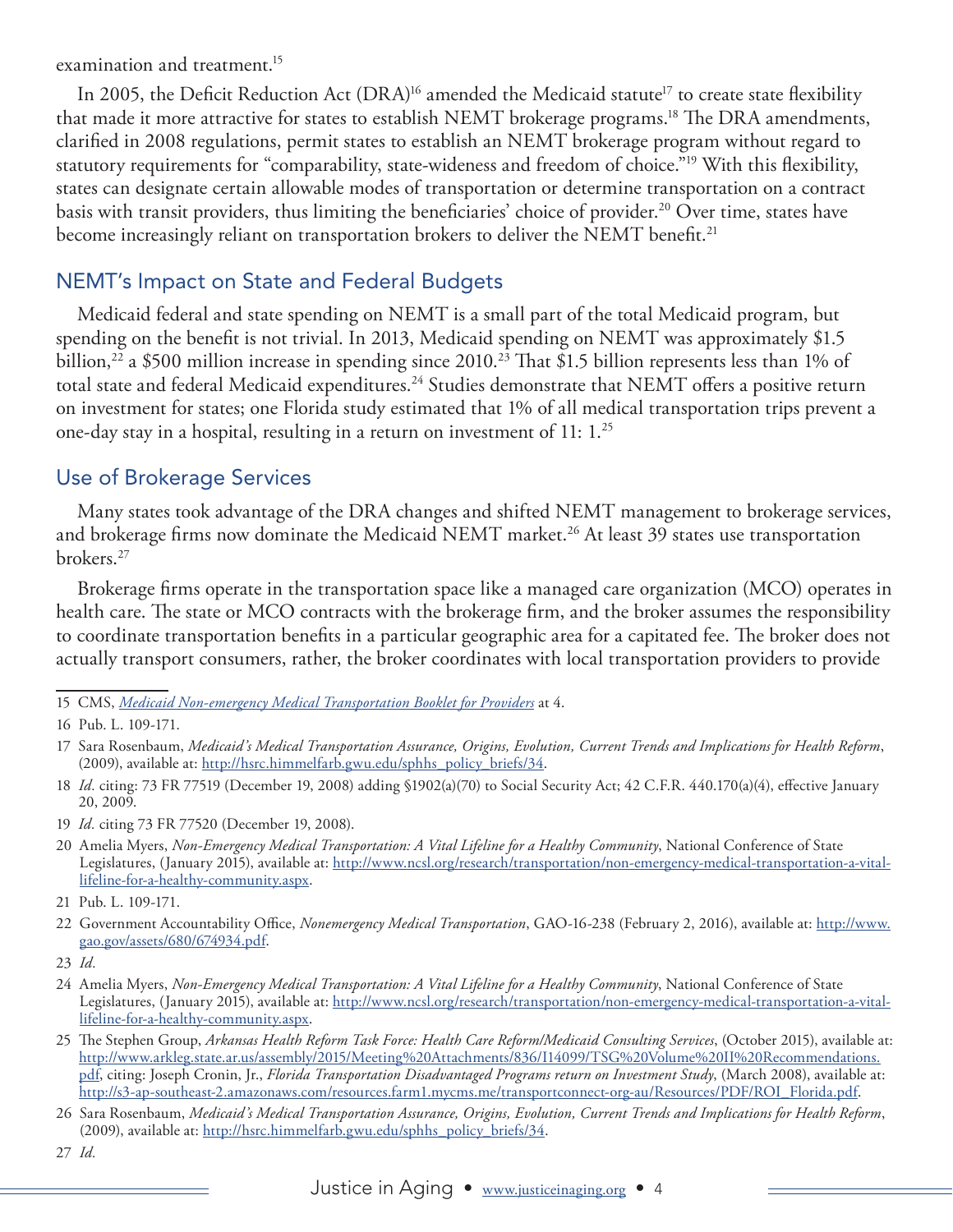<span id="page-5-0"></span>the beneficiary with transportation services. The beneficiary must go through the transportation broker to book and schedule all rides and services. Thus, in most instances, the broker acts as an administrative gatekeeper, call center, and transportation case coordinator.

The largest broker of non-emergency transportation programs in the United States is LogistiCare, LLC.28 LogistiCare pioneered the transportation broker model, and according to its operations map (which was removed from their website in 2016), the company currently operates in 39 states and the District of Columbia.29 LogistiCare's broker services include customer and trip authorization, utilization management, data collection, billing, and claims. The majority of LogistiCare's revenue is generated under capitated contracts with states, regions/districts and counties, or contracts with MCOs.<sup>30</sup> These contracts range in size by state. For example, in 2012, Wisconsin paid LogistiCare \$37.5 million for brokerage services,<sup>31</sup> while New Jersey contracted with LogistiCare for \$165 million annually.<sup>32</sup>

## Part 3: NEMT Challenges and Policy Recommendations

In the decade after the DRA, older adults have increased both in number and in transportation need. There are over 7 million more older adults today than a decade ago.<sup>33</sup> Furthermore, in the last ten years many states shifted their programming and payment models for both transportation and health care<sup>34</sup> from a fee-for-service model to a capitated, contract model.

Increased need has led to increased demand for spending on NEMT. Yet, despite increased spending and efforts to better manage the delivery of NEMT, anecdotal reports and documented complaints demonstrate persistent challenges with the NEMT benefit. Problems include accessing services, monitoring delivery of services, oversight of brokers and providers, and access to transportation in rural areas. The next section of this brief describes these challenges in detail and recommends policy solutions to improve the NEMT benefit.

#### Problem 1: Beneficiaries Struggle to Access Timely, Competent, and Appropriate NEMT Services

Across states, Medicaid beneficiaries report challenges accessing quality NEMT services. Advocates in New Jersey note that Medicaid beneficiaries "regularly struggle to make appointments, are treated with disrespect by drivers and customer service staff, are abandoned at medical offices, (and are) picked up several hours late for appointments."35 Similarly, in 2016, advocates from the Center for Children's Advocacy in Connecticut filed a federal complaint against LogistiCare after the broker failed to transport

<sup>28</sup> LogistiCare, <https://www.logisticare.com/>.

<sup>29</sup> LogistiCare Operations Map, previously available at http://www.LogistiCare.com/operations-map.php (webpage removed in 2016).

<sup>30</sup> Texas A &M Transportation Institute, *Examining Effects of Separate Non-Emergency Medical Transportation (NEMT) Brokerages on Transportation Coordination*, (December 2015) available at: [http://tti.tamu.edu/group/transit-mobility/files/2015/12/TCRP-B-44-](http://tti.tamu.edu/group/transit-mobility/files/2015/12/TCRP-B-44-Review-and-Summary-of-Relevant-Literature-FinalR.pdf) [Review-and-Summary-of-Relevant-Literature-FinalR.pdf](http://tti.tamu.edu/group/transit-mobility/files/2015/12/TCRP-B-44-Review-and-Summary-of-Relevant-Literature-FinalR.pdf).

<sup>31</sup> *Id.*

<sup>32</sup> Susan Livio, *Medicaid ride service is called unreliable in patient survey*, NJ.Com, (May 20, 2016), [http://www.nj.com/healthfit/index.](http://www.nj.com/healthfit/index.ssf/2016/05/medicaid_ride_service_called_unreliable_and_unsafe.html) [ssf/2016/05/medicaid\\_ride\\_service\\_called\\_unreliable\\_and\\_unsafe.html.](http://www.nj.com/healthfit/index.ssf/2016/05/medicaid_ride_service_called_unreliable_and_unsafe.html)

<sup>33</sup> Compare 43.1 million adults 65 and over in 2012 (<https://www.census.gov/prod/2014pubs/p25-1140.pdf>) to 35.9 million in 2005 (<https://www.census.gov/prod/2006pubs/p23-209.pdf>).

<sup>34</sup> Paul Saucier, et. al., *The Growth of Managed Long-Term Services and Supports Programs: A 2012 Update*, (July 2012), available at: [https://www.medicaid.gov/medicaid-chip-program-information/by-topics/delivery-systems/downloads/mltssp\\_white\\_paper\\_](https://www.medicaid.gov/medicaid-chip-program-information/by-topics/delivery-systems/downloads/mltssp_white_paper_combined.pdf) [combined.pdf](https://www.medicaid.gov/medicaid-chip-program-information/by-topics/delivery-systems/downloads/mltssp_white_paper_combined.pdf) (Finding the number of states with MLTSS programs doubled from 8 to 16 between 2004 and 2012).

<sup>35</sup> Letter from Faith in New Jersey to Division of Medical Assistance and Health Services, (August 2014), available at: [http://www.](http://www.faithinnewjersey.org/resources/body/PICO-CCOP-Medicaid-Transportation-RFP-comments-8-7-14.pdf) [faithinnewjersey.org/resources/body/PICO-CCOP-Medicaid-Transportation-RFP-comments-8-7-14.pdf.](http://www.faithinnewjersey.org/resources/body/PICO-CCOP-Medicaid-Transportation-RFP-comments-8-7-14.pdf)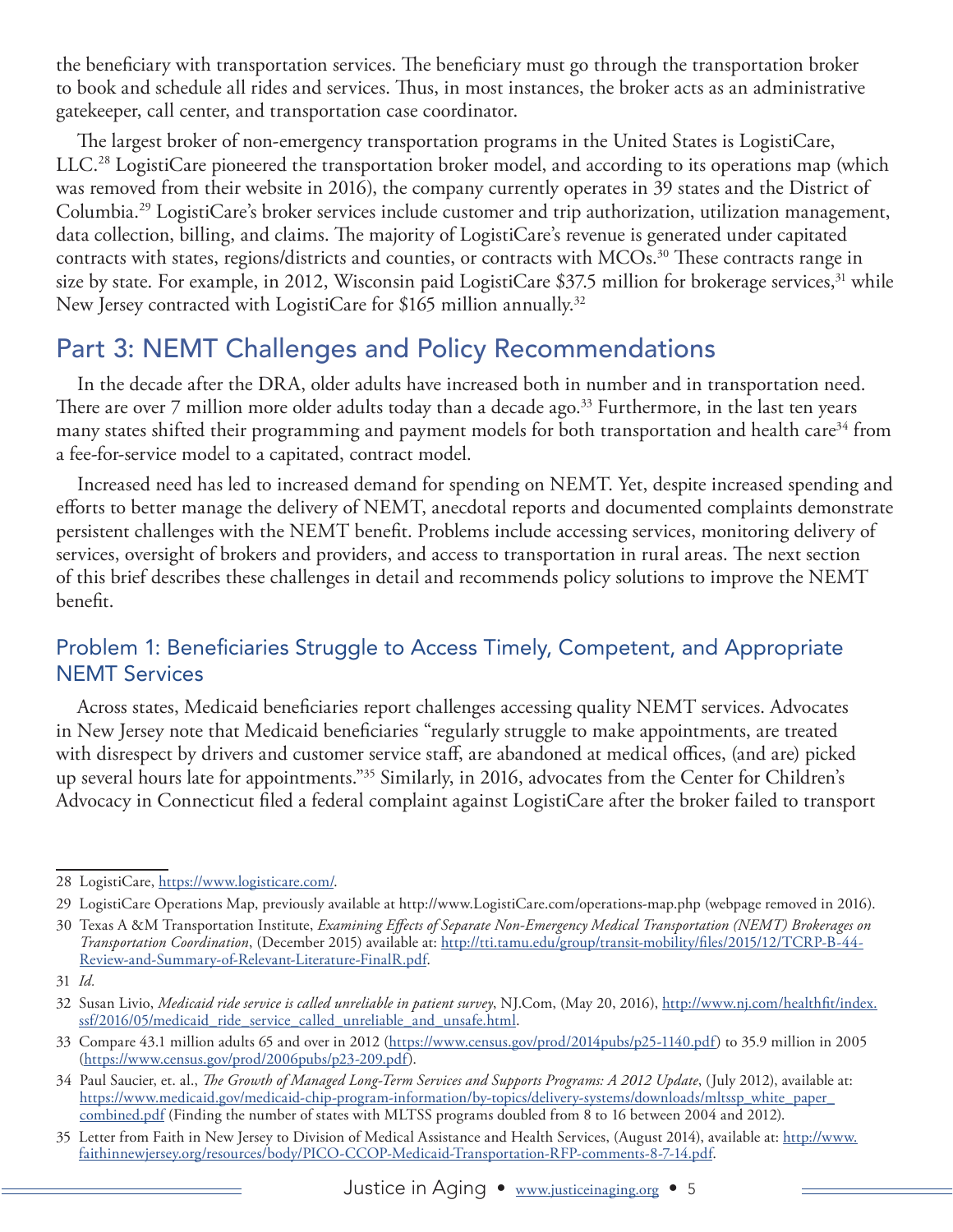<span id="page-6-0"></span>children to their chemotherapy treatments.<sup>36</sup>

#### Solution 1: Negotiate Stronger MCO/State Contracts with Transportation Brokers and Include Benchmarks and Penalties for Poor Performance

With the majority of states contracting with private transportation brokers, contracts are a natural place to build accountability. In the health care space, consumer advocates have sought managed care contract provisions that include measurable goals and penalties to improve performance. A similar approach should be applied to transportation. There are several options for states seeking to strengthen their contracts with transportation brokers to improve performance:

#### *Implement strict benchmarks and performance requirements in the contract*

While performance benchmarks and quality metrics are standard in health care organization contracts, states are just beginning to utilize benchmarks to evaluate NEMT. In New Jersey, after advocates persuaded the state Medicaid director to conduct on-site visits in communities where Medicaid beneficiaries were struggling to access NEMT services, $37$  the state agreed to amend its contract with LogistiCare, incorporating many advocate recommendations. Building on the work of the New Jersey advocates, we recommend the following changes:

- **Improved complaint collection:** Advocates have reported that many contracted brokers have their own complaint process that is unknown to advocates and separate from the state or MCO's complaint process. There is concern that not all complaints are being tracked properly and adequately addressed. Accordingly, the contractor should log all complaints and submit reports of all complaints to the state/MCO on a monthly basis. The state/MCO should have some method of independently verifying the data submitted by the contractor, and the data should be shared with stakeholders at least quarterly.
- **Electronic tracking to pinpoint driver location:** The contractor should be required to use realtime GPS monitoring to ensure timeliness in pick-ups, as well as data quality.
- **Driver training:** The contractor must ensure that all of its transportation vendors adequately train their drivers on the type of transportation service being provided (e.g. door-to-door versus curb-tocurb) and how to appropriately serve their passengers in a culturally competent manner.
- **Additional customer service training:** The contractor must train all customer service representatives in a standard model to document, resolve, and log all complaints.
- **Shortened wait times for scheduled trips**: All pick-ups and drop-offs should be delivered with a wait time that does not exceed 20 minutes for 90% of beneficiaries.
- **Shortened wait times for unscheduled will-call trips**: Will-call trips should have a wait time of 45 minutes or less.38

#### *Link performance benchmarks with progressive penalties*

To incentivize performance, the benchmarks should be tied to progressive enforcement penalties. For

- 36 Josh Kovner, *Civil Rights Complaint Made Against Company that Provides Patient with Rides*, Hartford Courant, (March 18, 2016), available at [http://www.courant.com/news/connecticut/hc-children-logisticare--medicaid-0319-20160318-story.html.](http://www.courant.com/news/connecticut/hc-children-logisticare--medicaid-0319-20160318-story.html)
- 37 Kim Mulford, *Why NJ overhauled a Medicaid transportation contract, Courier Post*, (January 2016), available at: [http://www.](http://www.courierpostonline.com/story/news/health/2016/01/21/camden-beat-goliath-logisticare-medical-transport/79068508/) [courierpostonline.com/story/news/health/2016/01/21/camden-beat-goliath-LogistiCare-medical-transport/79068508](http://www.courierpostonline.com/story/news/health/2016/01/21/camden-beat-goliath-logisticare-medical-transport/79068508/).

<sup>38</sup> Letter from Faith in New Jersey to Division of Medical Assistance and Health Services, (August 2014), available at: [http://www.](http://www.faithinnewjersey.org/resources/body/PICO-CCOP-Medicaid-Transportation-RFP-comments-8-7-14.pdf) [faithinnewjersey.org/resources/body/PICO-CCOP-Medicaid-Transportation-RFP-comments-8-7-14.pdf](http://www.faithinnewjersey.org/resources/body/PICO-CCOP-Medicaid-Transportation-RFP-comments-8-7-14.pdf).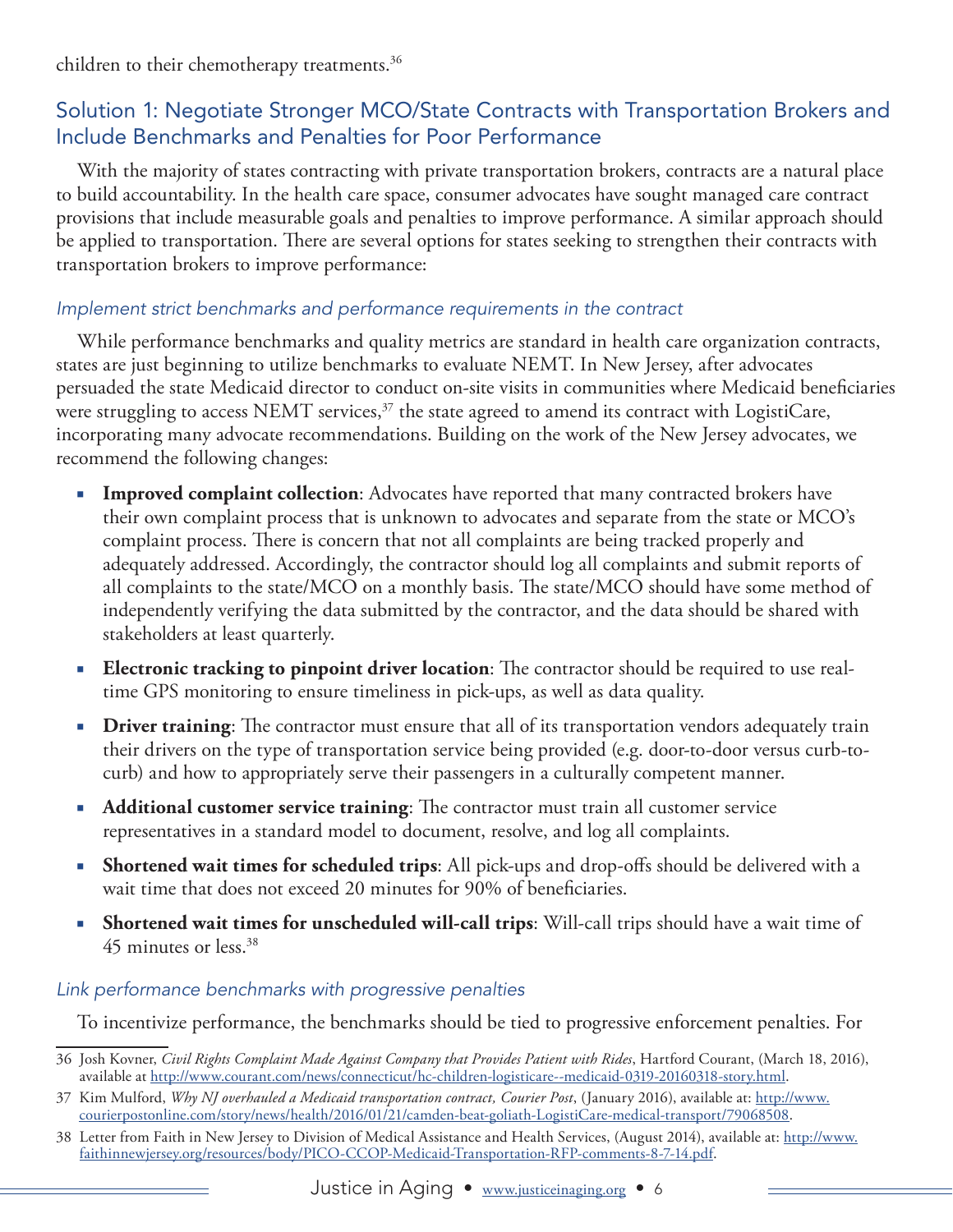example, in New Jersey, advocates recommended linking wait times and no-shows to penalties, such that if the contractor only reaches 80% of on-time pickups, the penalty is \$20,000. If the contractor improves, and hits a benchmark of 85% of on-time pickups, the penalty for the 15% of delays is capped at \$15,000. Similarly, Texas has created a quality performance matrix with progressive liquidated damages to track and enforce quality in the transportation benefit.

| <b>RFP</b><br>Section | Performance Standard                                                                                                                                                                                                                                                                                                                                                                                                                                                                                                                                                                                                                                                             | Performance Standard                                                                                                                                      | Liquidated Damage<br>Value                                                                                                                                                                                                                                                                                                                               |
|-----------------------|----------------------------------------------------------------------------------------------------------------------------------------------------------------------------------------------------------------------------------------------------------------------------------------------------------------------------------------------------------------------------------------------------------------------------------------------------------------------------------------------------------------------------------------------------------------------------------------------------------------------------------------------------------------------------------|-----------------------------------------------------------------------------------------------------------------------------------------------------------|----------------------------------------------------------------------------------------------------------------------------------------------------------------------------------------------------------------------------------------------------------------------------------------------------------------------------------------------------------|
| 2.3.10.11             | The monthly average maximum wait<br>(before answered by a live person)<br>will not exceed 900 seconds.<br>This measure is calculated as<br>follows: 1. The contractor must track<br>the length of the call that had the<br>longest wait prior to speaking to a<br>live person, each day. 2. The wait<br>time includes all time spent in the<br>customer service line as well as<br>the time waiting in queue. 3. The<br>length of each daily call with the<br>longest wait, prior to speaking to<br>a live person for the month will be<br>combined and divided by the total<br>number of business days in the<br>month, 4. The resulting number must<br>not exceed 300 seconds. | Monthly average<br>maximum wait of 900<br>seconds, or less.                                                                                               | \$2,500 for the first<br>month in which the<br>average maximum<br>wait times fail to meet<br>the monthly standard<br>specified related to the<br>client toll free line for<br>transportation services.<br>Liquidated damages<br>will continually<br>increase by \$1,250<br>for each subsequent,<br>consecutive month<br>that noncompliance<br>continues. |
| 2.11.1                | <b>Customer Service Surveys The</b><br>contractor must maintain a 95%<br>client satisfaction survey result as<br>determined by the survey conducted<br>by the independent research<br>organization. Corrective action plans<br>must be submitted to HHSC if less<br>than 95% client satisfaction                                                                                                                                                                                                                                                                                                                                                                                 | 95% of all client surveys<br>will indicate satisfaction<br>with transportation<br>services provided or<br>arranged by MTO or its<br>Performing Providers. | \$2,500 for each quarter<br>that client surveys<br>did not meet the 95%<br>threshold.                                                                                                                                                                                                                                                                    |

#### EXAMPLE: Texas NEMT Performance Metrics and Liquidated Damages: 39

<sup>39</sup> Texas Health and Human Services Commission, Nonemergency Medical Transportation Organizations Key Performance Requirements, released via RFP contract number 529-15-0002 on November 25, 2013 (no longer available online).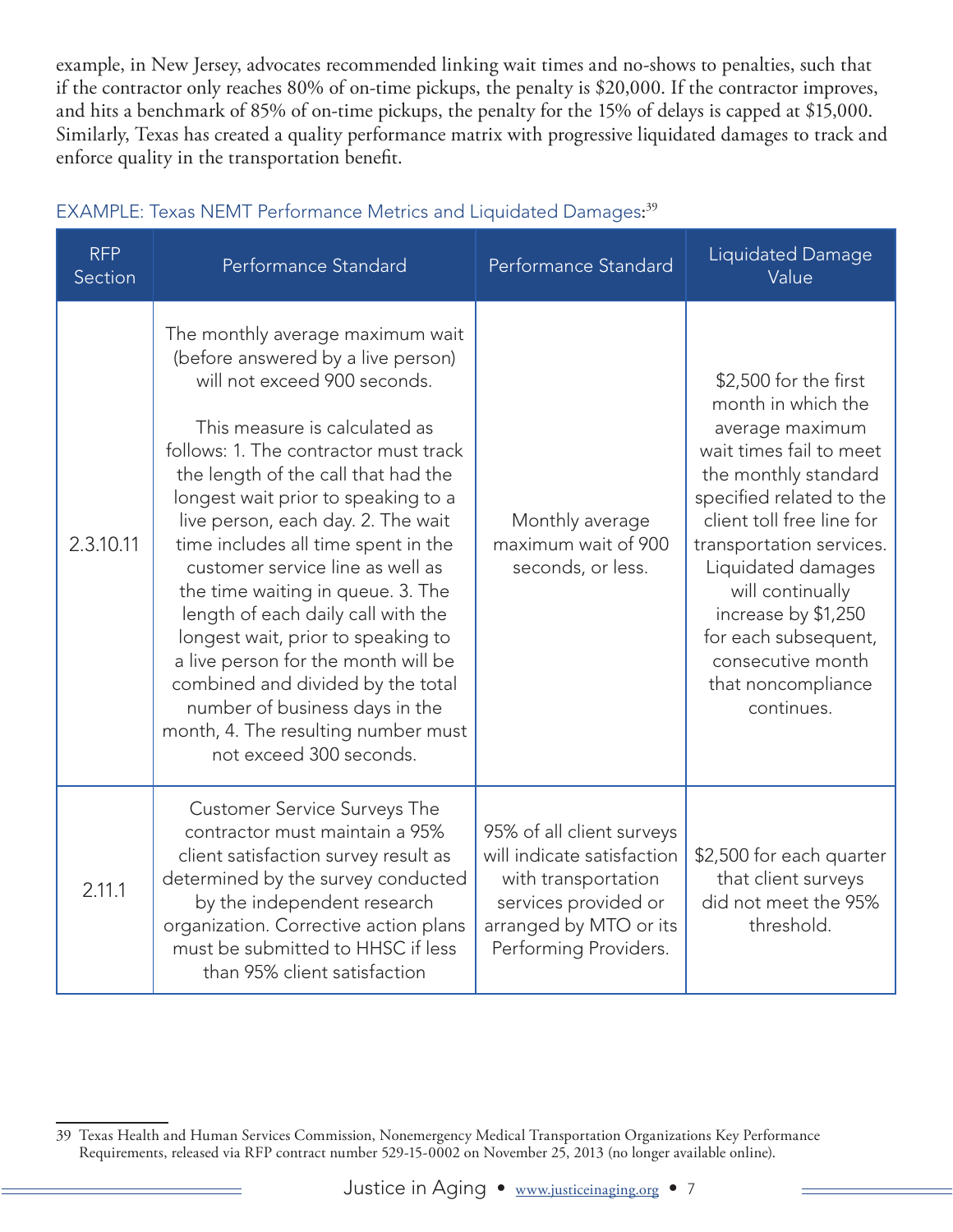| <b>RFP</b><br>Section | Performance Standard                                                                                                                                           | Performance Standard                                                                   | Liquidated Damage<br>Value                                                                                 |
|-----------------------|----------------------------------------------------------------------------------------------------------------------------------------------------------------|----------------------------------------------------------------------------------------|------------------------------------------------------------------------------------------------------------|
| 2.11.1                | The contractor must contract with an<br>independent research organization to<br>conduct quarterly client and medical<br>service provider satisfaction surveys. | 100% of all client<br>surveys will be<br>performed by<br>an independent<br>contractor. | \$8,000 for each quarter<br>that client surveys<br>are not conducted<br>by an independent<br>organization. |

#### *Suspend or terminate providers with consistent performance problems*

The Government Accountability Office (GAO) recently found that states do not adequately discipline poorly performing transportation providers.<sup>40</sup> When complaints and data identify consistent poor performers, contract suspension and/or termination may be necessary. The GAO has recommended states strengthen discipline for poor performers using probation periods or suspension to address patterns of provider no shows.<sup>41</sup>

#### *Re-open the transportation broker contract*

Following the transportation problems in Connecticut, consumer advocates and medical providers joined forces and convinced the state legislature to take action. In 2016, the legislature approved a bill that would have required the state Department of Social Services to solicit competitive bids, via formal requests for proposals, before entering new contracts for NEMT.<sup>42</sup> LogistiCare is the current state contractor, with a contract for \$25 million over four years.<sup>43</sup> In June 2016, the governor vetoed the bill on grounds of legislative overreach. Despite the veto, the administration decided on its own to proceed with a new RFP process to improve the broker contracting process.44

Some states are pursuing contracts with brokers that use new and highly technology-dependent approaches to providing the transportation benefit. In Idaho, the state initiated a contract with a completely new transportation broker following an open RFP process. When the state's contract with American Medical Response (AMR) expired in early 2016, the state opened up the bidding process and initiated a contract with Veyo, a new app-based Independent Driver Program.<sup>45</sup> Veyo spun off from a traditional NEMT transportation provider, Total Transit,<sup>46</sup> and as of July 2016, the company became responsible for administering, coordinating, and managing all NEMT for Idaho Medicaid participants.<sup>47</sup> The company uses GPS, cloud-based, mobile systems and data analytics to track and monitor drivers and trips in real time.<sup>48</sup> The transition to a single, technology-based provider has faced resistance from the previous Idaho

- 40 GAO at 25. [http://www.gao.gov/products/GAO-16-238.](http://www.gao.gov/products/GAO-16-238)
- 41 GAO at 25. <http://www.gao.gov/products/GAO-16-238>.

- 46 Veyo, *5 Reasons to Say Goodbye to the traditional Provider Fleet and Hello to the Veyo Virtual Fleet*, (April 6, 2016), [http://news.veyo.](https://www.veyo.com/5-reasons-to-say-goodbye-to-the-traditional-provider-fleet-and-hello-to-the-veyo-virtual-fleet/) [com/5-reasons-to-say-goodbye-to-the-traditional-provider-fleet-and-hello-to-the-veyo-virtual-fleet](https://www.veyo.com/5-reasons-to-say-goodbye-to-the-traditional-provider-fleet-and-hello-to-the-veyo-virtual-fleet/).
- 47 Idaho Department of Health and Welfare, *Medical Transportation*, [http://healthandwelfare.idaho.gov/Medical/Medicaid/](https://healthandwelfare.idaho.gov/Medical/Medicaid/MedicalCare/MedicalTransportation/tabid/704/Default.aspx) [MedicalCare/MedicalTransportation/tabid/704/Default.aspx](https://healthandwelfare.idaho.gov/Medical/Medicaid/MedicalCare/MedicalTransportation/tabid/704/Default.aspx).

<sup>42</sup> John Lender, *Malloy Vetoes Bill Requiring Competitive Bids for \$25M Contract*, Hartford Courant, (June 3, 2016), available at: [http://](http://www.courant.com/politics/hc-malloy-transit-bill-20160603-story.html) [www.courant.com/politics/hc-malloy-transit-bill-20160603-story.html](http://www.courant.com/politics/hc-malloy-transit-bill-20160603-story.html).

<sup>43</sup> *Id.*

<sup>44</sup> *Id.*

<sup>45</sup> Audrey Dutton, *Can Uber-style rides work for Medicaid Patients in Idaho?*, Idaho Statesman, (July 13, 2016), available at: [http://www.](http://www.idahostatesman.com/news/local/watchdog/article89518017.html) [idahostatesman.com/news/local/watchdog/article89518017.html](http://www.idahostatesman.com/news/local/watchdog/article89518017.html).

<sup>48</sup> Audrey Dutton, *Can Uber-style rides work for Medicaid Patients in Idaho?*, Idaho Statesman, (July 13, 2016), available at: [http://www.](http://www.idahostatesman.com/news/local/watchdog/article89518017.html) [idahostatesman.com/news/local/watchdog/article89518017.html.](http://www.idahostatesman.com/news/local/watchdog/article89518017.html)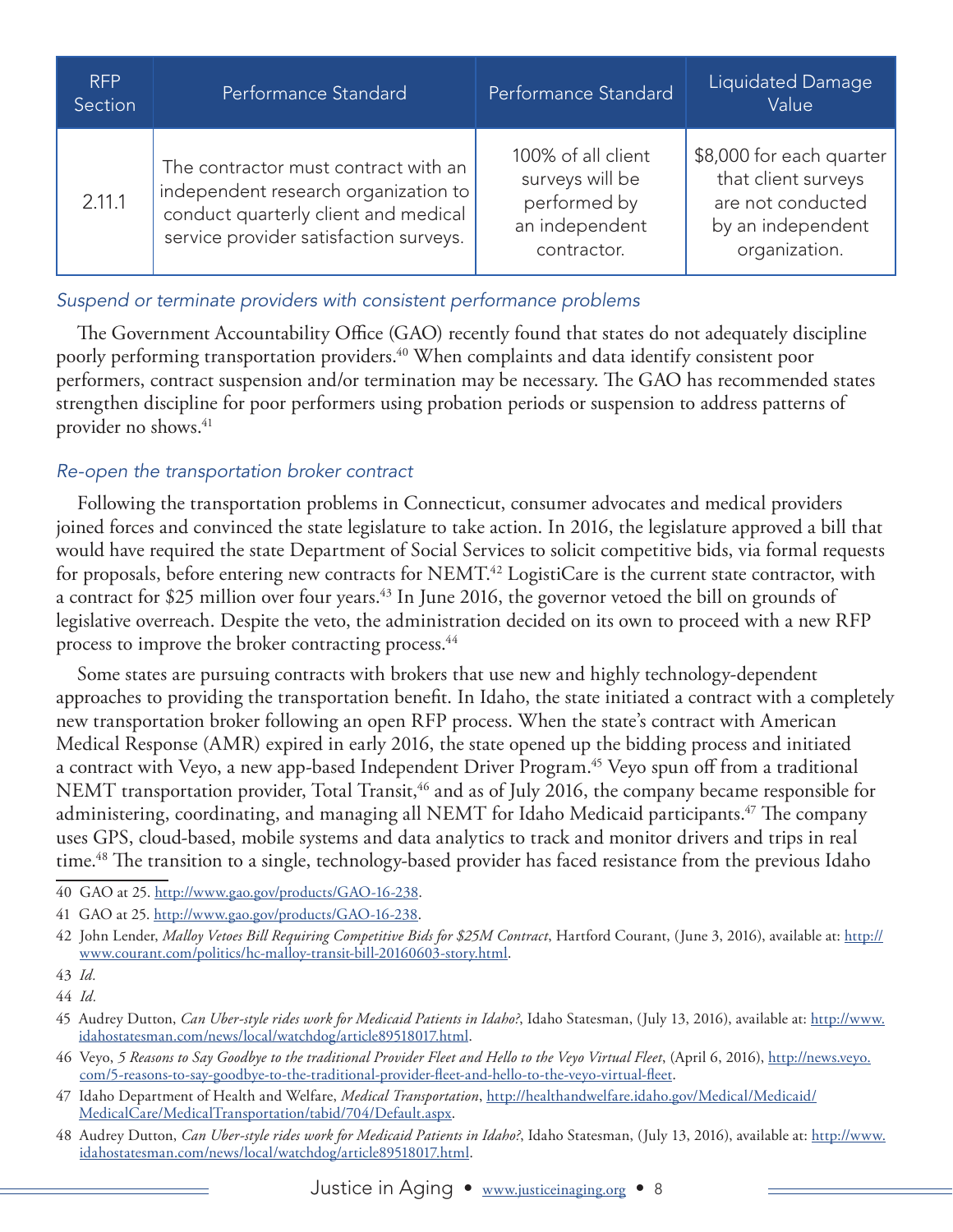<span id="page-9-0"></span>NEMT provider network<sup>49</sup> and some user frustration.<sup>50</sup> The company claims that their on-time delivery rates are 99.5% and grievance rates are 0.1%.<sup>51</sup> At this time, it is too early in the transition to independently evaluate or to recommend this tech-based model versus traditional brokers. However, we do recommend close monitoring of the experiment in Idaho to determine if that state's new approach to providing the transportation benefit results in improved services for consumers.

#### Problem 2: Lack of Data and Information on Transportation Broker Performance and **Quality**

To ensure that the solutions above work, states need to collect data on provider performance and share the data in a transparent manner with stakeholders. It is currently exceedingly difficult to access NEMT broker quality data or even to know whether such data exists. There are few standards about the kind of data that brokers are required by states or CMS to collect, and in many cases brokers claim that the data they do have is proprietary. This is an unacceptable standard of transparency for taxpayer dollars.

#### Solution 2: Improve Data Collection and Transparency with a Dedicated NEMT Consumer Complaint Reporting System

#### *Develop a dedicated NEMT consumer complaint reporting system*

States that provide Medicaid managed care will soon be required, under federal regulations, to develop a Beneficiary Support System (BSS).52 The BSS will provide an access point for complaints and concerns and will be required to review program data to offer states guidance on resolving systemic issues. The BSS complaint tracking system should track and monitor complaints about transportation brokers, which would provide the benefit of a neutral party tracking complaints instead of simply relying on the broker itself to log complaints accurately. This information should be shared regularly with the state Medicaid agency to help the state understand underlying systemic problems. In addition to the complaint tracking and monitoring, the BSS is tasked with helping Medicaid beneficiaries understand and navigate managed care. This should include assistance with transportation challenges and complaint reporting on missed appointments and customer service problems.

#### *Share transportation reporting data in a transparent manner with stakeholders*

States should include transportation in health care quality dashboards and transparently share information with stakeholders on at least a quarterly basis. In 2015, Connecticut proposed developing a Health Data Dashboard,<sup>53</sup> an online repository showcasing select metrics on individual Medicaid services. The core services the state planned to track were medical, behavioral, non-emergency transportation, dental, pharmacy, and LTSS (Long Term Services and Supports). Under NEMT, the state planned to report on covered services, outcomes, member experience, provider experience, spending, and utilization. While the state has not yet launched the dashboard, it will be one of the first in the country to track and share this transportation information in a transparent manner.

Another model for reporting transparency is the reporting dashboards used to track data in the

<sup>49</sup> Idaho Providers, [http://www.idahoproviders.com](http://www.idahoproviders.com/).

<sup>50</sup> Audrey Dutton, *Can Uber-style rides work for Medicaid Patients in Idaho?*, Idaho Statesman, (July 13, 2016), available at: [http://www.](http://www.idahostatesman.com/news/local/watchdog/article89518017.html) [idahostatesman.com/news/local/watchdog/article89518017.html.](http://www.idahostatesman.com/news/local/watchdog/article89518017.html)

<sup>51</sup> *Id.*

<sup>52</sup> 42 C.F.R. §§ 438.71, 438.819, 438.816.

<sup>53</sup> Connecticut Medical Assistance Program Oversight Council, *HUSKY Health Data Dashboard Presentation*, (January 16, 2015), available at: <http://www.ct.gov/dss/lib/dss/husky/MAPOC11615HUSKYHealthDataDashboard.pdf>.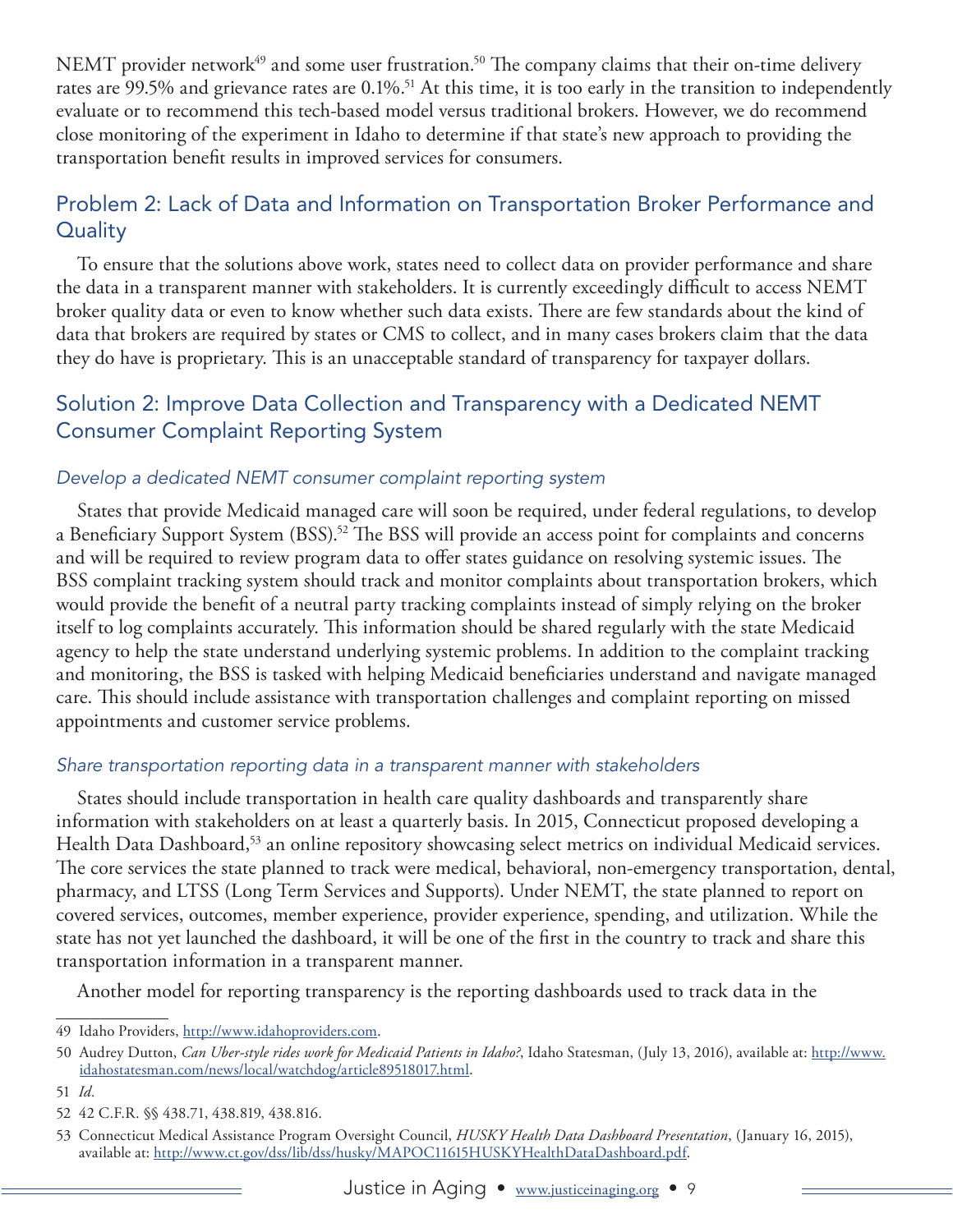<span id="page-10-0"></span>Medicare-Medicaid financial alignment demonstration projects currently underway in about a dozen states. In California, for example, the state prepared a monthly dashboard when it transitioned to capitated, managed care for dual eligible individuals. The state regularly shares data on plan enrollment, health risk assessment completion, service utilization, and appeals.54 Applying this level of transparency to transportation services would help ensure that all stakeholders have access to the same information when contemplating programmatic improvements.

#### Problem 3: Infrequent and Unclear State and Federal Oversight Over the Transportation Benefit

The recommendations above require consistent and thorough oversight at the state and federal level. Currently, states are responsible for NEMT program oversight, with CMS utilizing the agency's regular oversight activities to monitor the state activity. According to a recent GAO report, this process needs updating.55

#### Solution 3: Improve Oversight Mechanisms and Stakeholder Engagement

Both CMS and the states can contribute to improvements in oversight.

#### *At the federal level, update guidance to states on NEMT*

States need updated guidance to better manage the NEMT program. A recent GAO report pointed out the last time CMS issued state guidance on operating an NEMT program was 1998.<sup>56</sup> In response to the report, HHS has stated that the agency is examining current guidance and will update the guidance as necessary.57

#### *At the state level, fund and invest in a dedicated NEMT oversight entity*

One promising state model, from Texas, is a centralized NEMT oversight office. Following legislation in 2014, Texas' Health and Human Services Commission (HHSC) designated a specific office, the Texas Medical Transportation Program (MTP) to arrange, administer, and conduct oversight of its \$183 million NEMT program.58 The oversight is conducted by designated staff, known as Contract Specialists, who monitor NEMT contractors.<sup>59</sup> The office uses on-site and desk reviews as part of its oversight of driver compliance with training requirements and criminal history checks, vehicle standards, call metrics, and quality and timeliness of the delivery of transportation services. Corrective action plans and assessments of liquidated damages are available remedies for failure to comply with contract requirements. $60$ 

Building on Texas' model, the oversight entity should also be responsible for regularly convening transportation advocates and beneficiaries who use NEMT to learn first-hand about problems faced by consumers and work collaboratively to develop systemic fixes.

Oversight of this scale requires investment. In Texas, the investment in oversight has helped ensure the

60 *Id.*

<sup>54</sup> Department of Health Care Services, *Cal MediConnect Performance Dashboard*, (March 2016), available at: [http://www.calduals.org/](http://www.calduals.org/wp-content/uploads/2016/03/CMC-Performance-Dashboard-March-2016-Release.pdf) [wp-content/uploads/2016/03/CMC-Performance-Dashboard-March-2016-Release.pdf.](http://www.calduals.org/wp-content/uploads/2016/03/CMC-Performance-Dashboard-March-2016-Release.pdf)

<sup>55</sup> Government Accountability Office, *Nonemergency Medical Transportation: Updated Medicaid Guidance Could Help States*, (March 2016), available at: [http://www.gao.gov/products/GAO-16-238.](http://www.gao.gov/products/GAO-16-238)

<sup>56</sup> *Id.*

<sup>57</sup> *Id.* at 33.

<sup>58</sup> Texas Health and Human Services, Self Evaluation Report, (September 2013), available at [https://www.sunset.texas.gov/public/](https://www.sunset.texas.gov/public/uploads/files/reports/Accessable%20HHSCSER2013Final.pdf) [uploads/files/reports/Accessable%20HHSCSER2013Final.pdf.](https://www.sunset.texas.gov/public/uploads/files/reports/Accessable%20HHSCSER2013Final.pdf)

<sup>59</sup> *Id.*